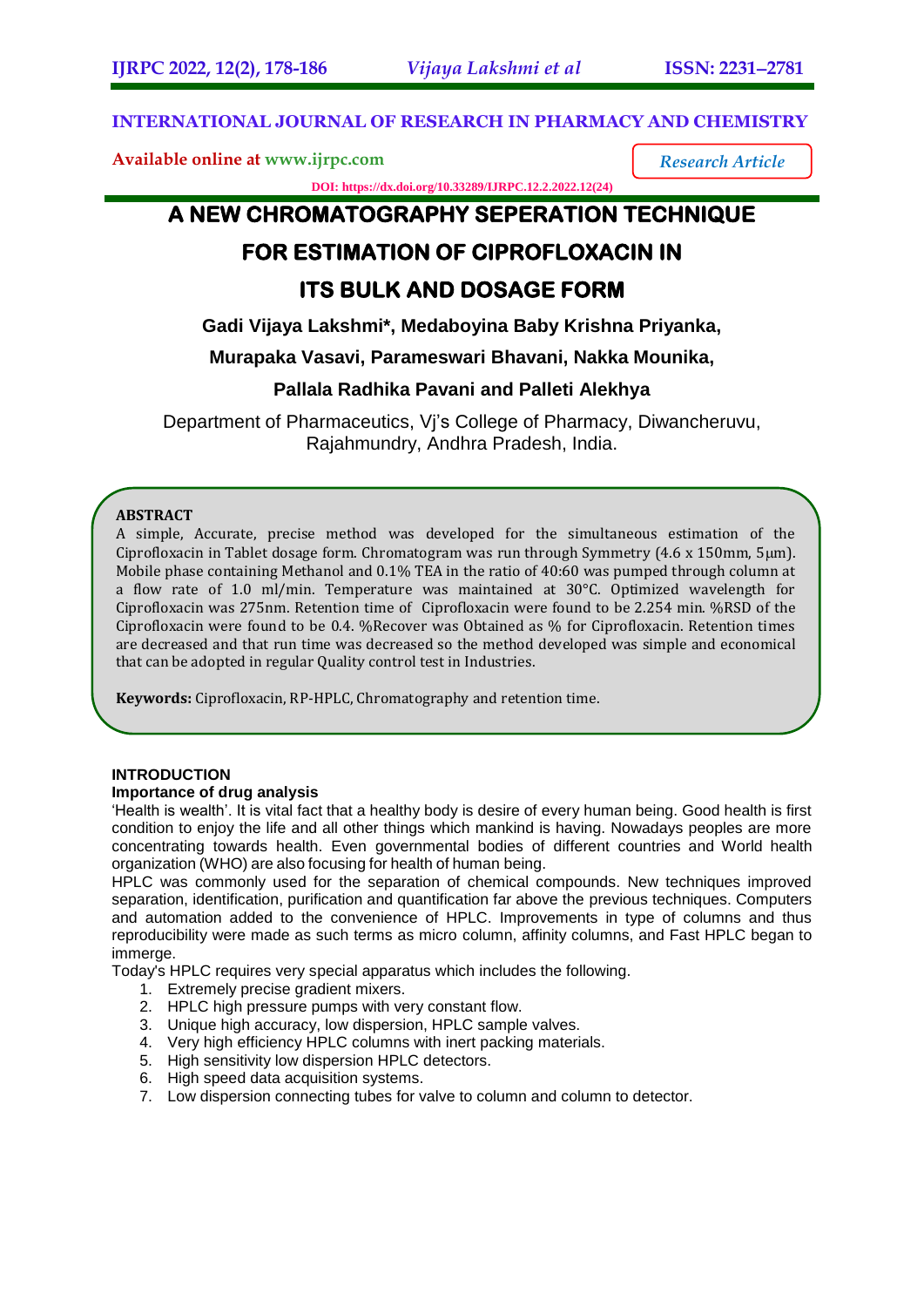#### **HPLC Gradient mixtures**

HPLC gradient mixers must provide a very precise control of solvent composition to maintain a reproducible gradient profile. This can be complicated in HPLC by the small elution volumes required by many systems. It is much more difficult to produce a constant gradient when mixing small volumes then when mixing large volumes. For low pressure systems this requires great precision in the operation of the miniature mixing General Introduction valves used and low dispersion flows throughout the mixer. For multi-pump high pressure systems it requires a very precise control of the flow rate while making very small changes of the flow rate.

#### **HPLC Sample Valves**

Since sample valves come between the pump and the column it follows that HPLC sample valves must also tolerate pressures up to 10,000 psi. For analytical HPLC, the sample volume should be selectable from sub micro liter to a few micro liters, whereas in preparative HPLC the sample volume may be even greater than 10 ml. To maintain system efficiency the sample valve must be designed to have very low dispersion characteristics, this is true not only for flow dispersion but also for the less obvious problems of dispersion caused by sample adsorption/desorption on valve surfaces and diffusion of sample into and out of the mating surfaces between valve moving parts. It goes without saying that the valves must deliver a very constant sample size but this is usually attached.

#### **HPLC Columns**

HPLC columns are packed with very fine particles (usually a few microns in diameter). The very fine particles are required to attain the low dispersion that give the high plate counts expected of modern HPLC. Plate counts in excess of 25,000 plates per column are possible with modern columns, however, these very high efficiencies are very rarely found with real samples because of the dispersion associated with injection valves, detectors, data acquisition systems and the dispersion due to the higher molecular weight of real samples as opposed to the common test samples. Packing these small particles into the column is a difficult technical problem but even with good packing a great amount of care must be given to the column end fittings .The main consideration with HPLC Sis the much wider variety of solvents and packing materials that can be utilized because of the much lower quantities of both which are required.

In particular very expensive optically pure compounds can be used to make Chiral HPLC stationary phases and may even be used as (disposable) HPLC solvents.

#### **DRUG PROFILE**

#### **Ciprofloxacin Description**

Ciprofloxacin is a broad-spectrum antimicrobial carboxyfluoroquinoline. The bactericidal action of ciprofloxacin results from inhibition of the enzymes topoisomerase II (DNA gyrase) and topoisomerase IV, which are required for bacterial DNA replication, transcription, repair, strand supercoiling repair, and recombination.



**Fig. 1: Structure**

#### **Systematic (IUPAC)name**

1-cyclopropyl-6-fluoro-4-oxo-7-(piperazin-1-yl)-1,4-dihydroquinoline-3-carboxylic acid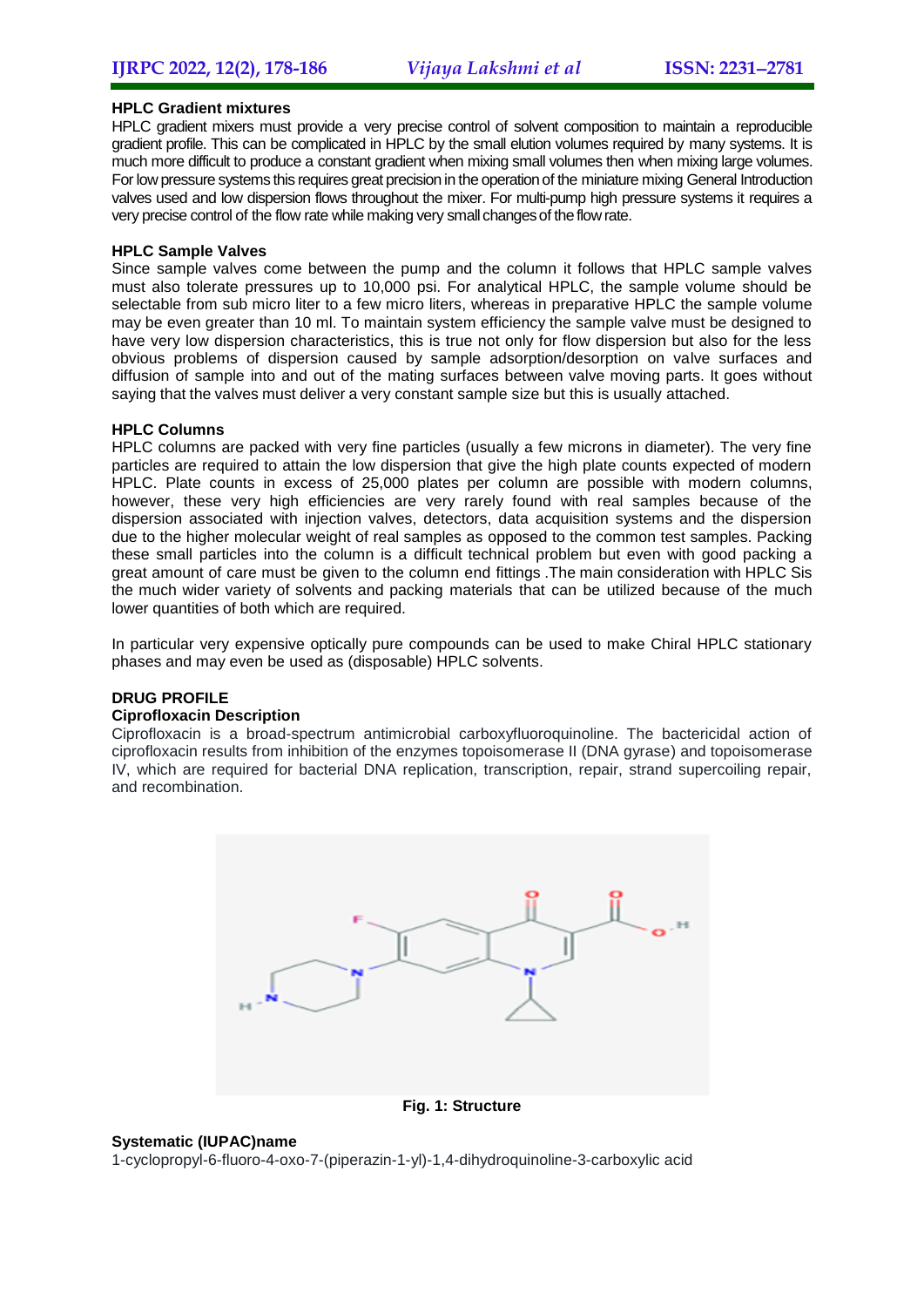**PHYSICOCHEMICAL DATA Formula :** C17H18FN3O3 **Molecular** weight

#### **Pharmacodynamics**

Ciprofloxacin is a broad-spectrum antiinfective agent of the fluoroquinolone class. Ciprofloxacin has *in vitro* activity against a wide range of gram- negative and gram-positive microorganisms. The mechanism of action of quinolones, including ciprofloxacin, is different from that of other antimicrobial agents such as beta-lactams, macrolides, tetracyclines, or aminoglycosides; therefore, organisms resistant to these drugs may be susceptible to ciprofloxacin. There is no known cross-resistance between ciprofloxacin and other classes of antimicrobials. Notably the drug has 100 times higher affinity for bacterial DNA gyrase than for mammalian.

#### **Mechanism of action**

The bactericidal action of ciprofloxacin results from inhibition of the enzymes topoisomerase II (DNA gyrase) and topoisomerase IV, which are required for bacterial DNA replication, transcription, repair, strand super coiling repair, and recombination.

#### **Pharmacokinetic characters**

#### **Absorption**

Rapidly and well absorbed from the gastrointestinal tract after oral administration. The absolute bioavailability is approximately 70% with no substantial loss by first pass metabolism.

#### **Metabolism**

Hepatic. Four metabolites have been identified in human urine which together account for approximately 15% of an oral dose. The metabolites have antimicrobial activity, but are less active than unchanged ciprofloxacin.

#### **Half-life**

4 hours

#### **Affected organisms**

Humans and other mammals

| rapie 1. mstruments used |                                   |                                                                        |  |  |  |  |
|--------------------------|-----------------------------------|------------------------------------------------------------------------|--|--|--|--|
| SL. NO                   | <b>INSTRUMENT</b><br><b>MODEL</b> |                                                                        |  |  |  |  |
|                          | <b>HPLC</b>                       | WATERS, software: Empower, 2695<br>separation module.2487 UV detector. |  |  |  |  |
| 2                        | UV/VIS<br>spectrophotometer       | LABINDIA UV 3000 <sup>+</sup>                                          |  |  |  |  |
| 3                        | pH meter                          | Adwa - AD 1020                                                         |  |  |  |  |
| 4                        | Weighing machine                  | Afcoset ER-200A                                                        |  |  |  |  |
| 5                        | <b>Pipettes and Burettes</b>      | Borosil                                                                |  |  |  |  |
| 6                        | <b>Beakers</b>                    | <b>Borosil</b>                                                         |  |  |  |  |

#### **EXPERIMENTAL METHOD Table 1: Instruments used**

#### **Table 2: Chemicals used**

| SL. No | <b>Chemical</b>       | <b>Company Name</b>       |  |  |
|--------|-----------------------|---------------------------|--|--|
|        | Ciprofloxacin         | <b>PHARMATRAIN</b>        |  |  |
| 2      | Water for HPLC        | <b>FINER chemical LTD</b> |  |  |
| 3      | Methanol for HPLC     | LICHROSOLV (MERCK)        |  |  |
|        | Acetonitrile for HPLC | <b>MOLYCHEM</b>           |  |  |
| 5      | Trifluoro acetic Acid | <b>MERCK</b>              |  |  |
|        | <b>NaOH</b>           | <b>FINER chemical LTD</b> |  |  |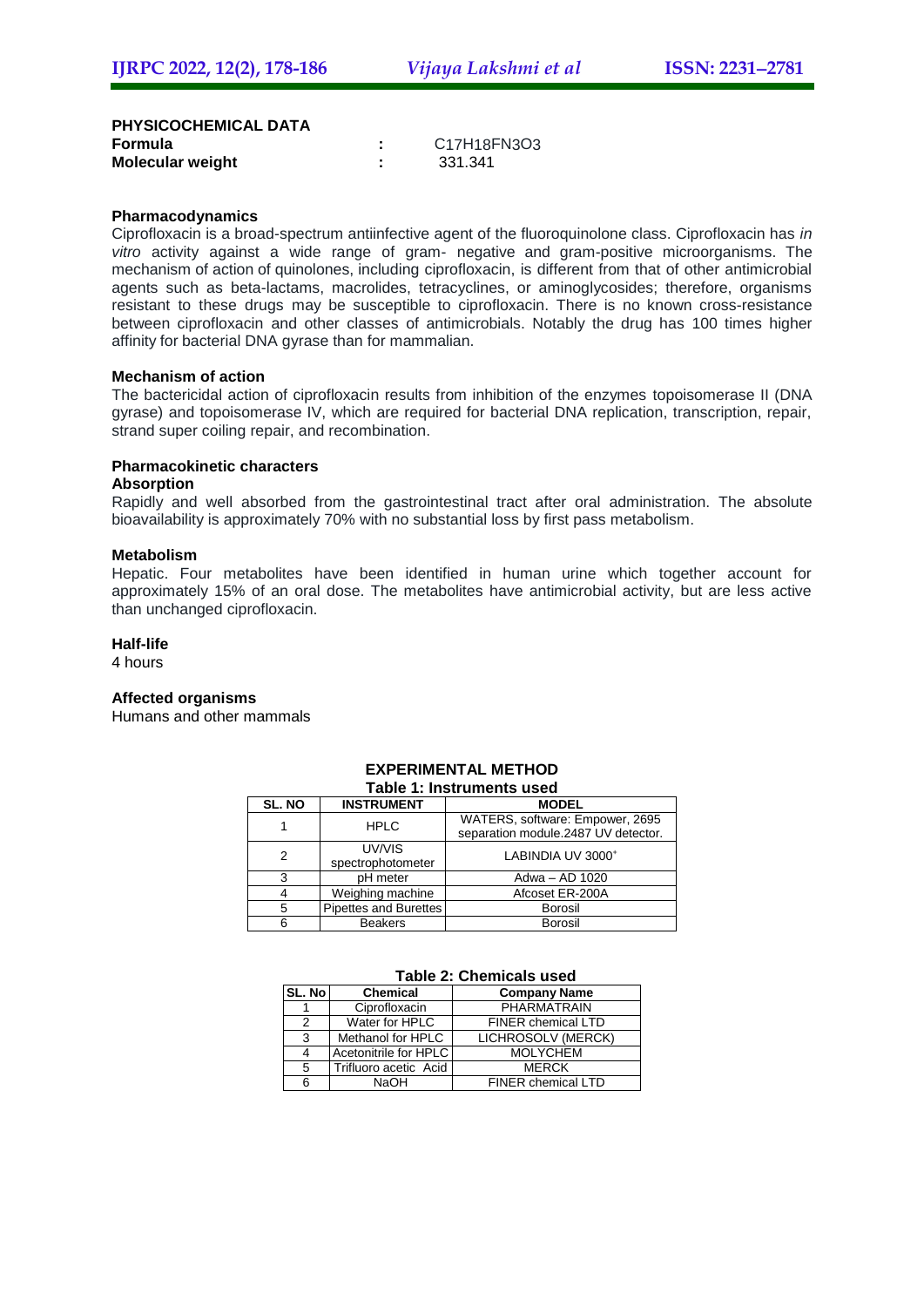#### **HPLC METHOD DEVELOPMENT**

#### **PREPARATION OF BUFFER AND MOBILE PHASE**

#### **Preparation of 0.1% TFA buffer**

Take 1 ml of TFA in 1000 ml of HPLC water, pH was adjusted with NaOH up to 3.0. Final solution was filtered through 0.45 µ Membrane filter and sonicate it for 10 mins.

#### **Preparation of mobile phase**

Accurately measured 400 ml of Methanol(40%) and 600 ml of above buffer (60%) were mixed and degassed in an ultrasonic water bath for 10 minutes and then filtered through 0.45 µ filter under vacuum filtration.

#### **Diluent Preparation**

The Mobile phase was used as the diluent.

#### **ASSAY**

#### **Standard Solution Preparation**

Accurately weigh and transfer 50 mg of Ciprofloxacin working standard into a 100 ml clean dry volumetric flask add about 50 ml of diluent and sonicate to dissolve it completely and make volume up to the mark with the same solvent. (Stock solution) Further pipette 2.5 ml of the above stock solutions into a 25 ml volumetric flask and dilute up to the mark with diluent. Further pipette 3 ml of the above stock solutions into a 10 ml volumetric flask and dilute up to the mark with diluent. (15 ppm Ciprofloxacin)

#### **Sample Solution Preparation**

Accurately weigh 10 tablets crush in motor and pestle and transfer equivalent to 50 mg (65 mg of tablet power) of Ciprofloxacin sample into a 100 ml clean dry volumetric flask add about 50 mL of diluent and sonicate it up to 30 mins to dissolve it completely and make volume up to the mark with the same solvent. Then it is filtered through 0.45 micron injection filter. (Stock solution) Further pipette 2.5 ml of the above stock solutions into a 25 ml volumetric flask and dilute up to the mark with diluent. Further pipette 3 ml of the above stock solutions into a 10 ml volumetric flask and dilute up to the mark with diluent. (15 ppm Ciprofloxacin)

#### **Procedure**

Inject 20  $\mu$ L of the standard, sample into the chromatographic system and measure the areas for Ciprofloxacin peaks and calculate the %Assay by using the formulae.

#### **OPTIMIZED CHROMATOGRAPHIC CONDITIONS**

| Instrument used       | Waters HPLC with auto sampler and UV detector. |
|-----------------------|------------------------------------------------|
| Temperature<br>٠      | Ambient                                        |
| Column<br>÷           | Symmetry $(4.6 \times 150$ mm, $5 \mu m)$      |
| <b>Buffer</b><br>÷    | $0.1\%$ TFA                                    |
| pH<br>٠               | 3.0                                            |
| Mobile phase<br>÷     | Methanol: 0.1% TFA (40:60)                     |
| Flow rate<br>÷        | 1 ml per min                                   |
| Wavelength<br>÷       | 275 nm                                         |
| Injection volume<br>٠ | 20 ul                                          |
| Run time              | 8 min.                                         |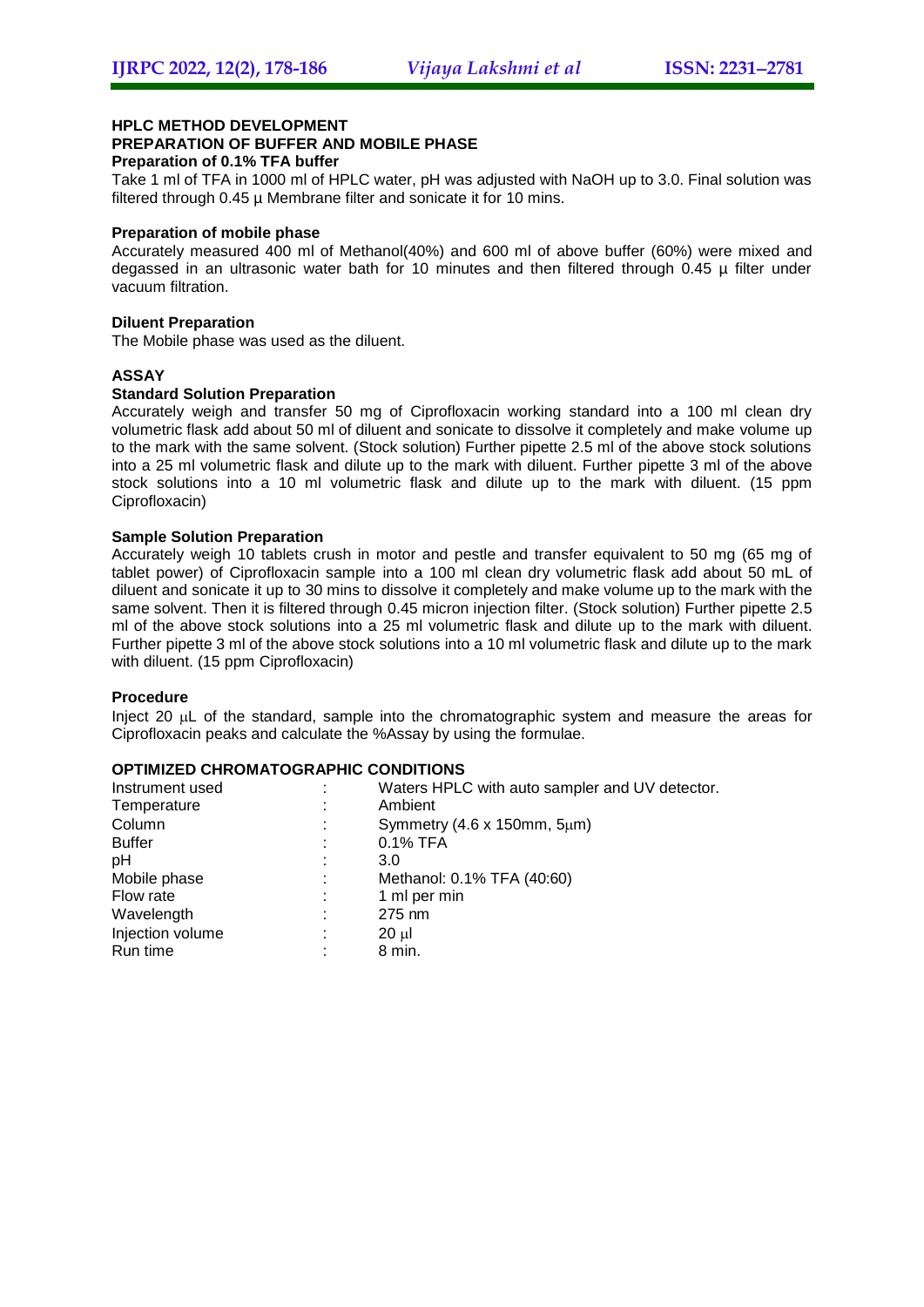#### **RESULTS AND DISCUSSION**

.



|  |  | Fig. 3: Chromatogram for ciprofloxacin |  |  |  |
|--|--|----------------------------------------|--|--|--|
|--|--|----------------------------------------|--|--|--|

| Table 3: Results of system ciprofloxacin |               |       |         |        |      |                                                                                                                       |
|------------------------------------------|---------------|-------|---------|--------|------|-----------------------------------------------------------------------------------------------------------------------|
| <b>S. No.</b>                            | Name          |       |         |        |      | $\left  RT(min) \right $ Area (µV sec) Height (µV) $\left  \frac{\text{USP}}{\text{tailing}} \right $ USP plate count |
|                                          | Ciprofloxacin | 2.252 | 5286677 | 175131 | 1.23 | 3672.48                                                                                                               |

| <b>Table 4: Results of Assay</b><br>for Ciprofloxacin |                          |        |  |  |  |
|-------------------------------------------------------|--------------------------|--------|--|--|--|
|                                                       | Label Claim (mg) % Assay |        |  |  |  |
| <b>Ciprofloxacin</b>                                  | 150                      | 100.09 |  |  |  |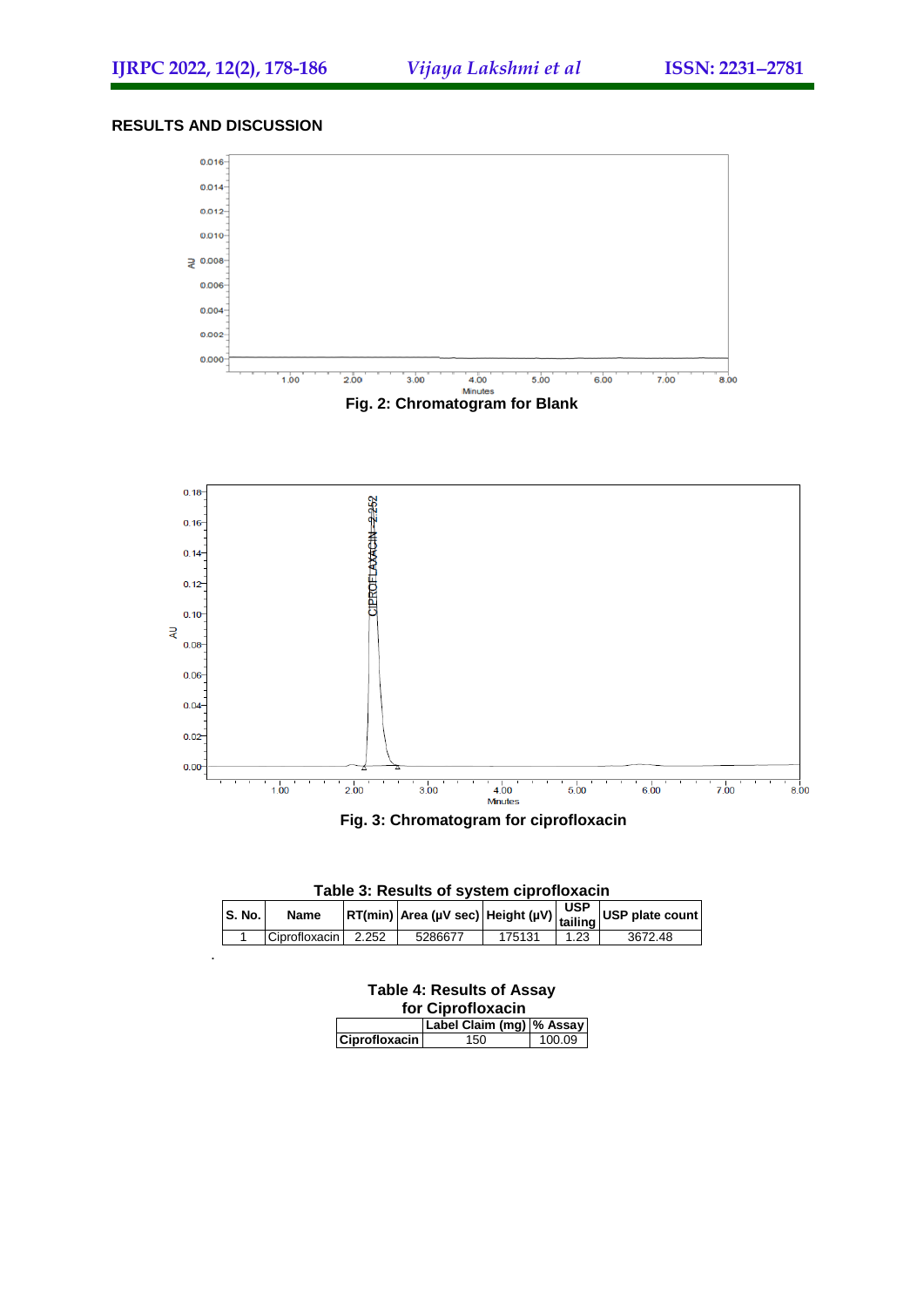#### **VALIDATION PARAMETERS**

#### **1.LINEARITY**

The linearity range was found to lie from 5µg/ml to 250µg/ml of Ciprofloxacin and chromatograms are shown below.





| <b>Table 5: Analytical performance</b> |  |
|----------------------------------------|--|
| parameters of Ciprofloxacin            |  |

| <b>Parameters</b>              | Ciprofloxacin |
|--------------------------------|---------------|
| Slope (m)                      | 58450         |
| Intercept (c)                  | 9302.7        |
| Correlation coefficient $(R2)$ | 0.999         |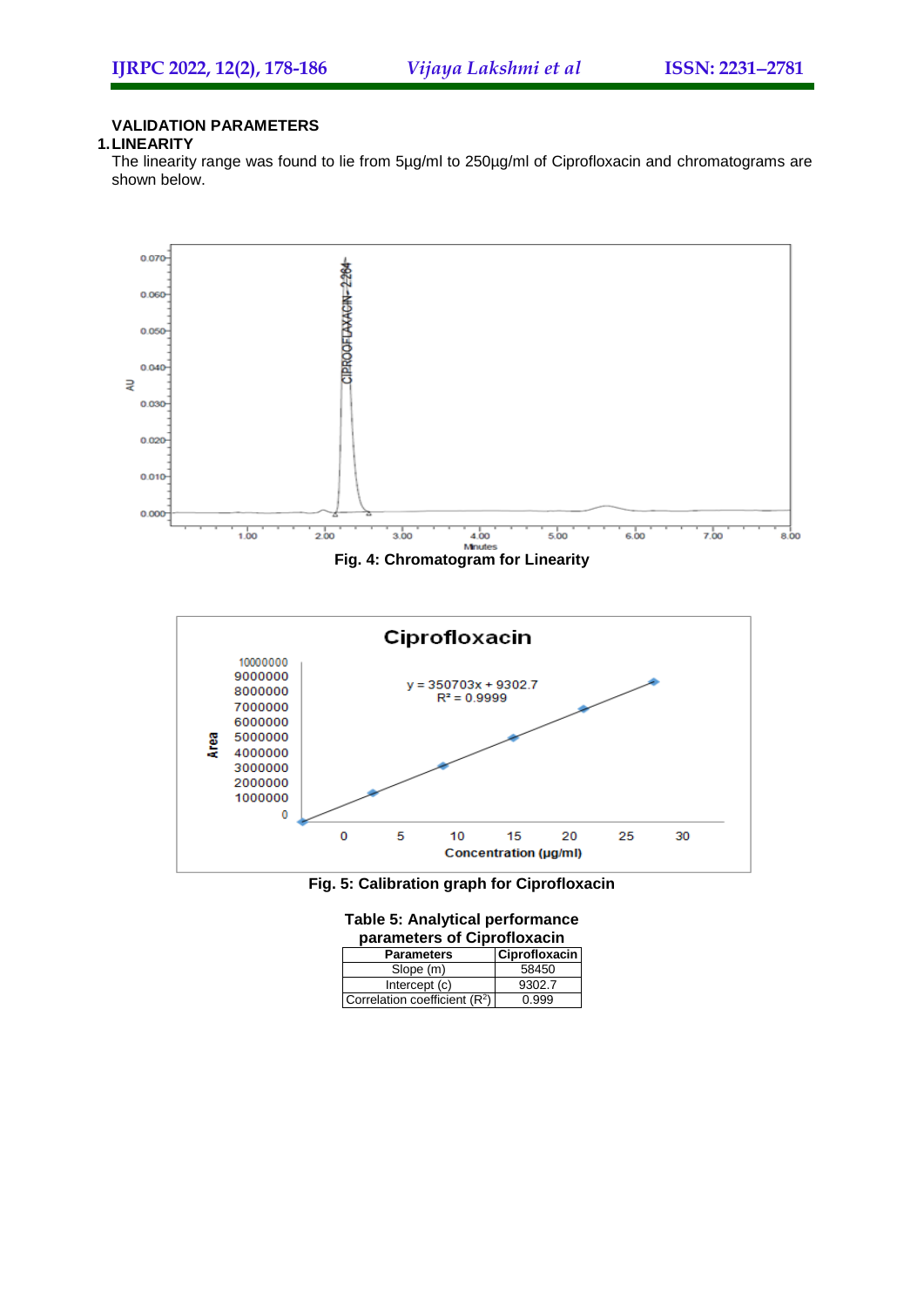#### **2. PRECISION**

Precision of the method was carried out for both sample solutions as described under experimental work. The corresponding chromatograms and results are shown below.



**Fig. 6: Chromatogram for Precision -1**

| for Ciprofloxacin         |           |  |  |
|---------------------------|-----------|--|--|
| <b>Injection</b><br>Area  |           |  |  |
| Injection-1               | 5298687   |  |  |
| Injection-2               | 5249785   |  |  |
| Injection-3               | 5286744   |  |  |
| Injection-4               | 5249078   |  |  |
| Injection-5               | 5286744   |  |  |
| Injection-6               | 5297463   |  |  |
| Average                   | 5278083.5 |  |  |
| <b>Standard Deviation</b> | 22769.3   |  |  |
| %RSD                      | 0.4       |  |  |

## **Table 6: Results of Precision**

#### **3. ACCURACY**

Sample solutions at different concentrations (50%, 100%, and 150%) were prepared and the % recovery was calculated.

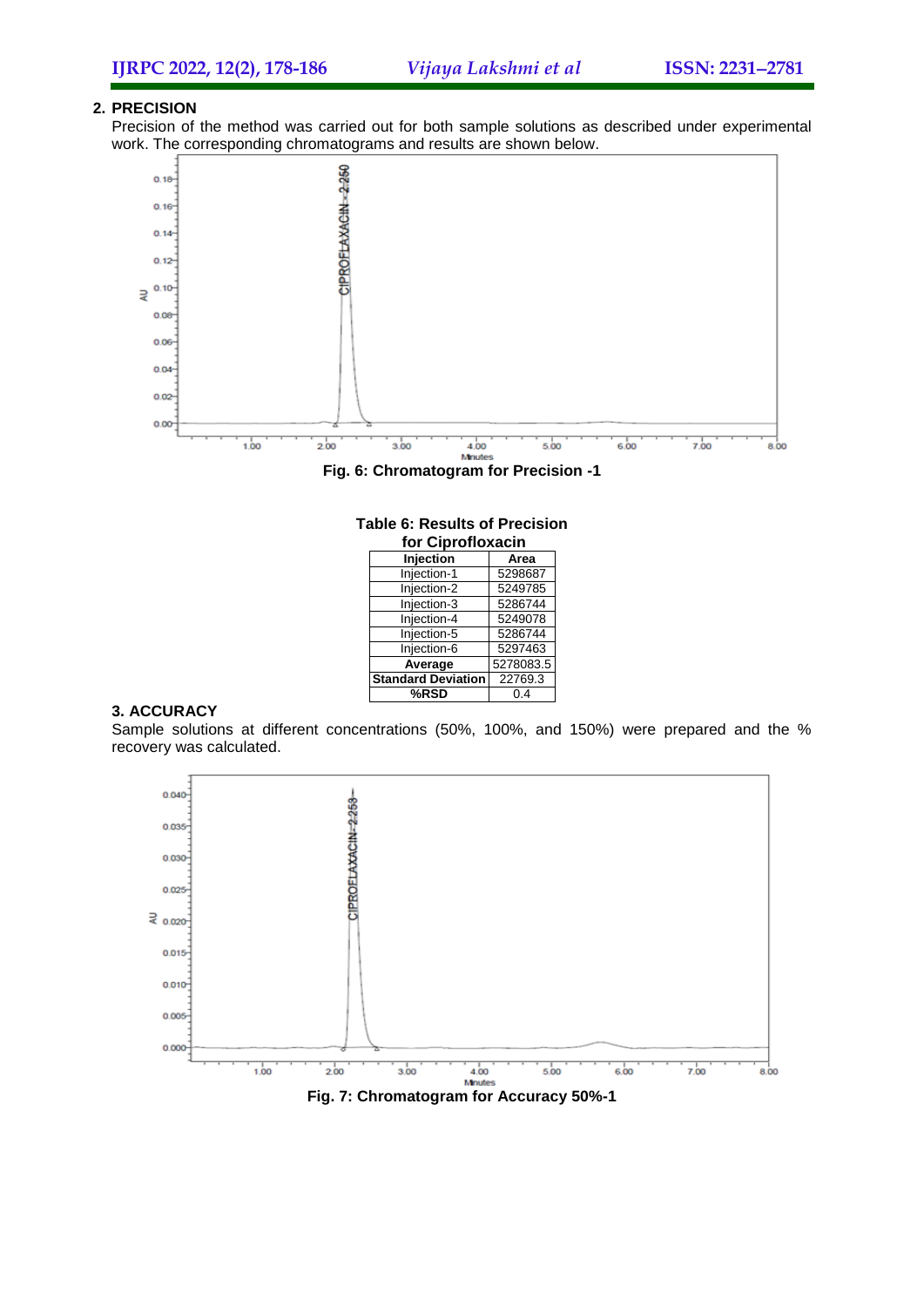| %Concentration<br>(at specification Level) | Area*     | Amount<br>Added<br>(mg) | <b>Amount</b><br>Found<br>(mg) | %      | Mean<br>Recovery Recovery |
|--------------------------------------------|-----------|-------------------------|--------------------------------|--------|---------------------------|
| 50%                                        | 2640915.0 | 25                      | 25.07                          | 100.28 |                           |
| 100%                                       | 5271408.3 | 50                      | 50.04                          | 100.08 |                           |
| 150%                                       | 7952508.7 | 75                      | 75.49                          | 100.66 | 100.34                    |
| *Average of three determinations           |           |                         |                                |        |                           |

**Table 7: Accuracy (recovery) data for Ciprofloxacin**

#### **SUMMARY AND CONCLUSION**

The estimation of Ciprofloxacin was done by RP-HPLC. The assay of Ciprofloxacin was performed with tablets and the % assay was found to be 100.09 which show that the method is useful for routine analysis. The linearity of Ciprofloxacin was found to be linear with a correlation coefficient of 0.999, which shows that the method is capable of producing good sensitivity. The acceptance criteria of precision is RSD should be not more than 2.0% and the method show precision 0.4 for Ciprofloxacin which shows that the method is precise. The acceptance criteria of intermediate precision is RSD should be not more than 2.0% and the method show precision 0.4 for Ciprofloxacin which shows that the method is repeatable when performed in different days also. The accuracy limit is the percentage recovery should be in the range of 98.0% - 102.0%. The total recovery was found to be 100.34% for Ciprofloxacin. The validation of developed method shows that the accuracy is well within the limit, which shows that the method is capable of showing good accuracy and reproducibility. The robustness limit for mobile phase variation and flow rate variation are well within the limit, which shows that the method is having good system suitability and precision under given set of conditions.

#### **BIBLIOGRAPHY**

- 1. Brahmankar DM and Sunil B Jaiswal, Biopharmaceutics and Pharmakokinetics, A Treatise, 1st ed, Vallabh Prakasan, Delhi. 2005;27:5-6.
- 2. James Swarbrick and James C Boylan., Encyclopedia of Pharmaceutical Technology. 2nd edition,1:8.
- 3. Christian Leuner and Jennifer Dressmann. Improving drug solubility for oral delivery using solid dispersions. European Journal of Pharmaceutics and Biopharmaceutics. 2000;50:47- 48.
- 4. Leon Shargel and Andrew BC. Applied Biopharmaceutics and Pharmacokinetics, Appleton- Century-Crofts. 4th Ed, 1985;134.
- 5. Gare Kani HA, Sadeghi F, Badiee A, Mostafa SA and Rajabisiahboomi AR. Crystal habit modifications of Ibuprofen and their Physicochemical Characteristics. Drug Development and Industrial Pharmacy. 2001;27(8):803-809.
- 6. Leon Shargel and Andrew BC. Applied Biopharmaceutics and Pharmacokinetics, Appleton- Century-Crofts. 4th Ed, 1985;135.
- 7. Brahmankar DM and Sunil B Jaiswal. Biopharmaceutics and Pharmakokinetics, A Treatise, 1st ed, Vallabh Prakasan, Delhi. 2005;27:29-30.
- 8. Nandita G Das and Sudip K Das. Formulation of Poorly Soluble Drugs. Drug Delivery Report Spring/Summer. 2006;52-55.
- 9. Chiou WL and Riegelman SJ. J Pharm Sci. 1971;60:1283-1297.
- 10. James Swarbrick and James C Boylan. Encyclopedia of Pharmaceutical Technology. 2nd ed,1:641-647.
- 11. Christian Leuner and Jennifer Dressman. Improving Drug solubility for oral delivery using solid dispersions. European Journal of Pharmaceutics and Biopharmaceutics. 2000;50:48- 51.
- 12. Modi A and Tayade P. Enhancement of dissolution profile of solid dispersion (Kneading) technique. AAPS Pharm Sci Tech. 2006;7(3):1-13.
- 13. Devarajan, Padma V and Gore SP. Melt-in-mouth tablets- innovative oral drug delivery systems. Express Pharma Pulse. 2000;7(1):16-18.
- 14. Reddy LH, Ghosh B and Rajneesh. Fast dissolving drug delivery systems: A Review of Literature. Indian J Pharm Sci. 2002;64(4):331-36.
- 15. Kuchekar BS, Bhise SB and Armugam V. Design of fast dissolving tablets. Ind J Pharm Edu. 2001;35(4):150-152.
- 16. Tetsuya O. Design of rapidly disintegrating oral tablets using acid-treated yeast cell wall: A Technical Note. AAPS PharmSci Tech. 2003;4(4).
- 17. Beatrice P. Formulation design of carbamazepine fast-release tablets prepared by melt granulation technique. Int J Pharma. 2003;256:53–63.
- 18. Abdelbary G. The preparation of orally disintegrating tablets using a hydrophilic waxy